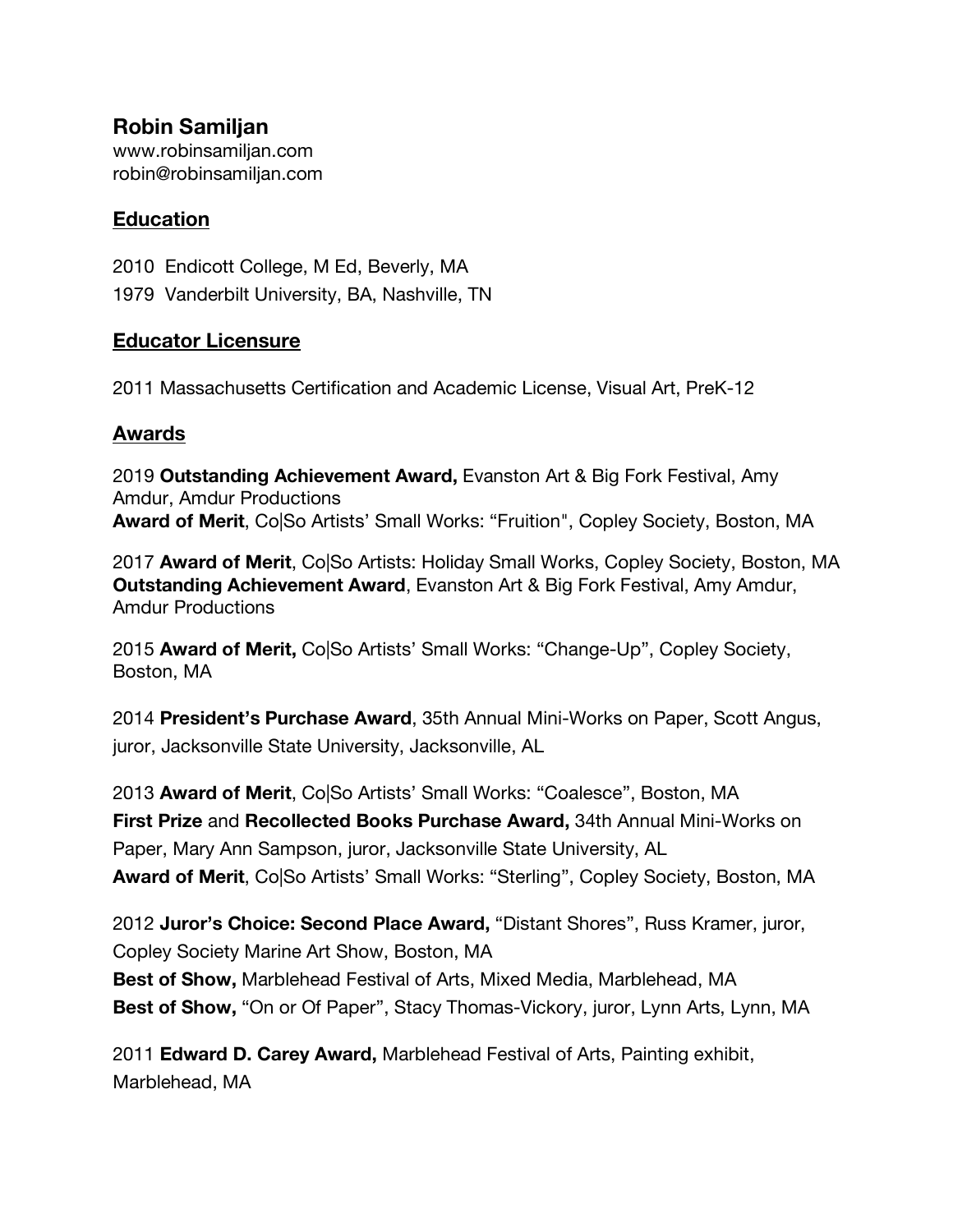**Best of Show,** Marblehead Festival of Arts, Mixed Media, Marblehead, MA. **Honorable Mention Award,** "Capturing Time", Ron DiRito, juror, Lynn Arts, Lynn, MA

2009 **Honorable Mention Award,** "Regional Show", Marblehead Arts Association, Marblehead, MA

2005 **Canson Award,** 29th International Exhibition, Northeast Watercolor Society, Kent, CT

**Honorable Mention Award,** "The Big Show", Marblehead Arts Association, Marblehead, MA

## **Solo Exhibitions**

2021 "New Pastel Paintings", North Shore Art League, Winnetka, IL

2016 "Miniature Moments", Copley Society of Art, Boston, MA

2014 "Works on Paper", North Shore Art League, Winnetka, IL

2012 "Lands, Far and Near", Brush Strokes Gallery, Marblehead, MA "Pathways to Healing" at Marblehead Natural Healing, Marblehead, MA

2011 "Pathways and Transition", Willow Community Gallery, Lynn, MA

2008 "Tranquility East, Aberjona River Gallery, Winchester, MA

2007 "Retrospective: At Peace", The Art Corner, Salem, MA "Lotus to Landscape", Virginia Carten Gallery, Marblehead, MA

2006 "A Year of New England", Atrium Gallery, Boston Courthouse, MA

2005 "Lunar Landscapes", The Gallery at Grosvenor Park, Salem, MA "Trees and Nature", Harbor Park Gallery, Boston Courthouse, MA

2003 "Visual Harmony", Parlor Gallery, Marblehead, MA

### **Selected Group Exhibitions**

**2022** "Crossing Borders", National Exhibition at Copley Society of Art, Boston, MA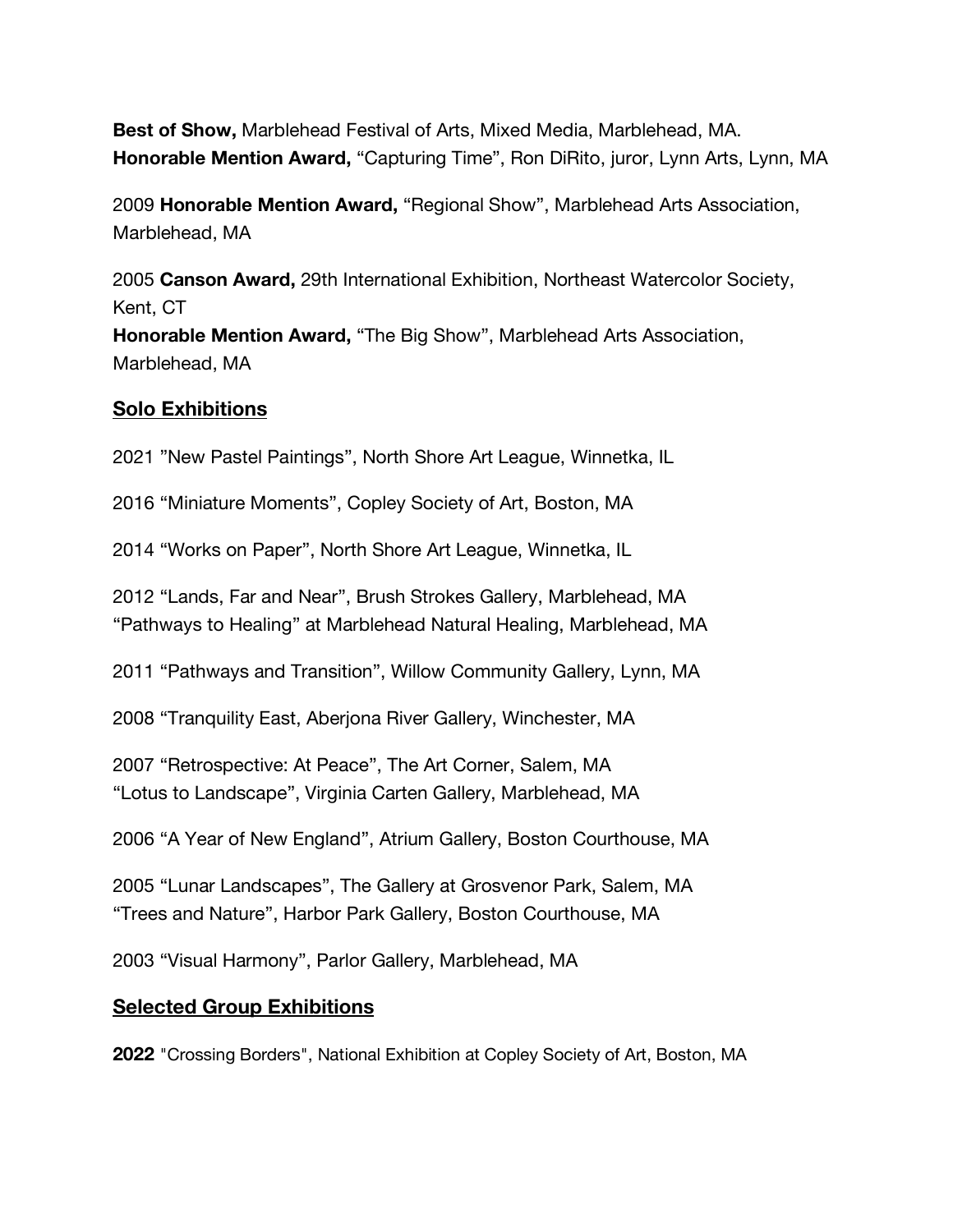99 Voices PSWC 36th Annual Pastels USA International Open Exhibition, Clarence Porter, juror, The Art Center Morro Bay, CA

"For Pastels Only", Aline Ordman, juror, Cape Cod Cultural Center, South Yarmouth, MA.

"RED", Marla Baggetta, juror, Red Rock Pastel Society of Nevada, Las Vegas, NV Faculty Exhibition, North Shore Art League, Winnetka, IL.

Faculty Exhibition, Evanston Art Center, Evanston, IL

**2021** "Reflections in Pastel", Arkansas Pastel Society 9th National Exhibition, Karen Margulis, juror, ACANSA Gallery, North Little Rock, AR.

Pastels Chicago 2021, Chicago Pastel Painters 8th Biennial National Juried Open Exhibition, Yael Maimon, juror, McCord Gallery, Palos Park, IL.

"Pure Color", 5th Annual ONLINE International Juried Exhibition of Pastel Paintings, Isabelle Lim, juror, Pastel Society of North Carolina

SMALL WORKS Members Exhibition, Barbara Jaenicke, juror, Great Lakes Pastel Society, J Petter Gallery, Douglas, MI

**2020** "IMAGINE.. Peace, Love, & Understanding", Stola Contemporary Art, Chicago, IL "Summer Reflections", juried show, Copley Society of Art, Boston, MA "The Sum of the Parts", Fused Chicago at North Central College, Naperville, IL Faculty Exhibition, Evanston Art Center, Evanston, IL

**2019** "Fayum 21", Fused Chicago at Union Street Gallery, Chicago Heights, IL "Variations in Wax", Fused Chicago at RMU State Street Gallery, Chicago, IL "Painting with Fire", Fused Chicago at Zhou B Art Center, Chicago, IL Co|So Artists' Small Works: Fruition, Boston, MA

**2018** "Waxing Poetic", North Shore Art League, Winnetka, IL "Anchors Aweigh", Carey Vose, juror, Summer Members Show, Copley Society, Boston, MA "Cultivation", Vincent Uribe, art director, OPEN gallery, Arts of Life North Shore studio, Glenview, IL Faculty Exhibition, Evanston Art Center, Evanston, IL

**2017** Winter Salon Show, Chicago Art Source Gallery, Chicago, IL "IT FIGURES, 2017!", ARC Gallery, Chicago, IL "Imagine Denmark", Jorgen Soes Hejlsvig, juror, Kunstvaerket Galleri, Vitapark, Odder,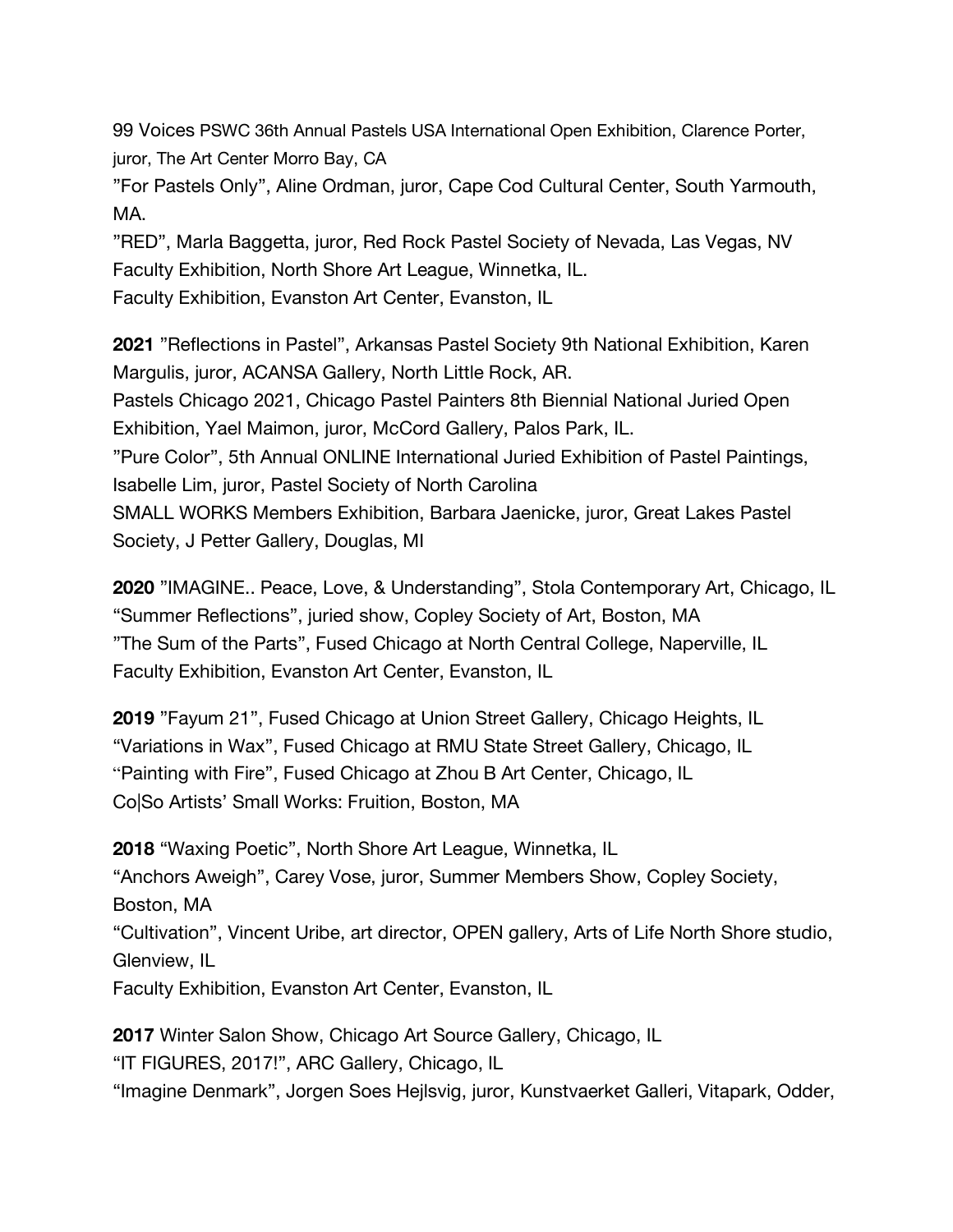Denmark

"Wax Stories II", Patricia Aaron, juror, Knoll Gallery, Denver, CO

**2016** "Copley on the Cape", Paula Daher, juror, Cultural Center of Cape Cod, South Yarmouth, MA

"Out in the Cold", Michael David, juror, Winter Members' Show, Copley Society,

Boston, MA

Faculty Art Exhibition, Evanston Art Center, Evanston, IL

**2015** Holiday Salon Show, Chicago Art Source Gallery, Chicago, IL Aqua Art Miami: Suite 116, Helen Hyder, juror, Frank Hyder, juror, Projects Gallery, Miami, FLA Co|So Artists' Small Works: "Change-Up", Copley Society, Boston, MA "Real People 2015", NAAC, Old Courthouse Arts Center, Woodstock, IL "As Expected", Richard Baiano, juror, Stephanie Bond, juror, Copley Society, Summer Members' Show, Boston, MA 36th Annual Mini-Works on Paper, Rebecca Woods, juror, Jacksonville State University, Jacksonville, AL 57th Mid-States Art Exhibition, Ephraim Rubenstein, juror, Evansville Museum of Arts, History and Science, Evansville, IN

**2014** "The Devil in the Straight Line", Henning Haupt, juror, IEA International Juried Show, Audrey Love Gallery, Bakehouse Art Center, Miami, FL

"Real People 2014", Tina Engels, juror, William Lieberman, juror, Kelly Stachura, juror, NAAC, Old Courthouse Arts Center, Woodstock, IL

"Unbound(ed)", Kathleen Waterloo, juror, Kathy Roman, juror, Morpho Gallery, Chicago, IL

35th Annual Mini-Works on Paper, Scott Angus, juror, Jacksonville State University, Jacksonville, AL

"Encaustic Nature in Art", Jenny Learner, juror, TAC, Highland Park, IL

"Winter Visions", Hope Turner, juror, and Zola Solamente, juror, Copley Society, Winter Members' Show, Boston, MA

New Works by Gallery Artists, Chicago Art Source Gallery, Chicago, IL

**2013** "The Sound of Color", Howard Yezerski, juror, Copley Society Fall Members' Show, Boston, MA

"Inspired by the Modernists", Judith Tolnik Champa, juror, Copley Society Summer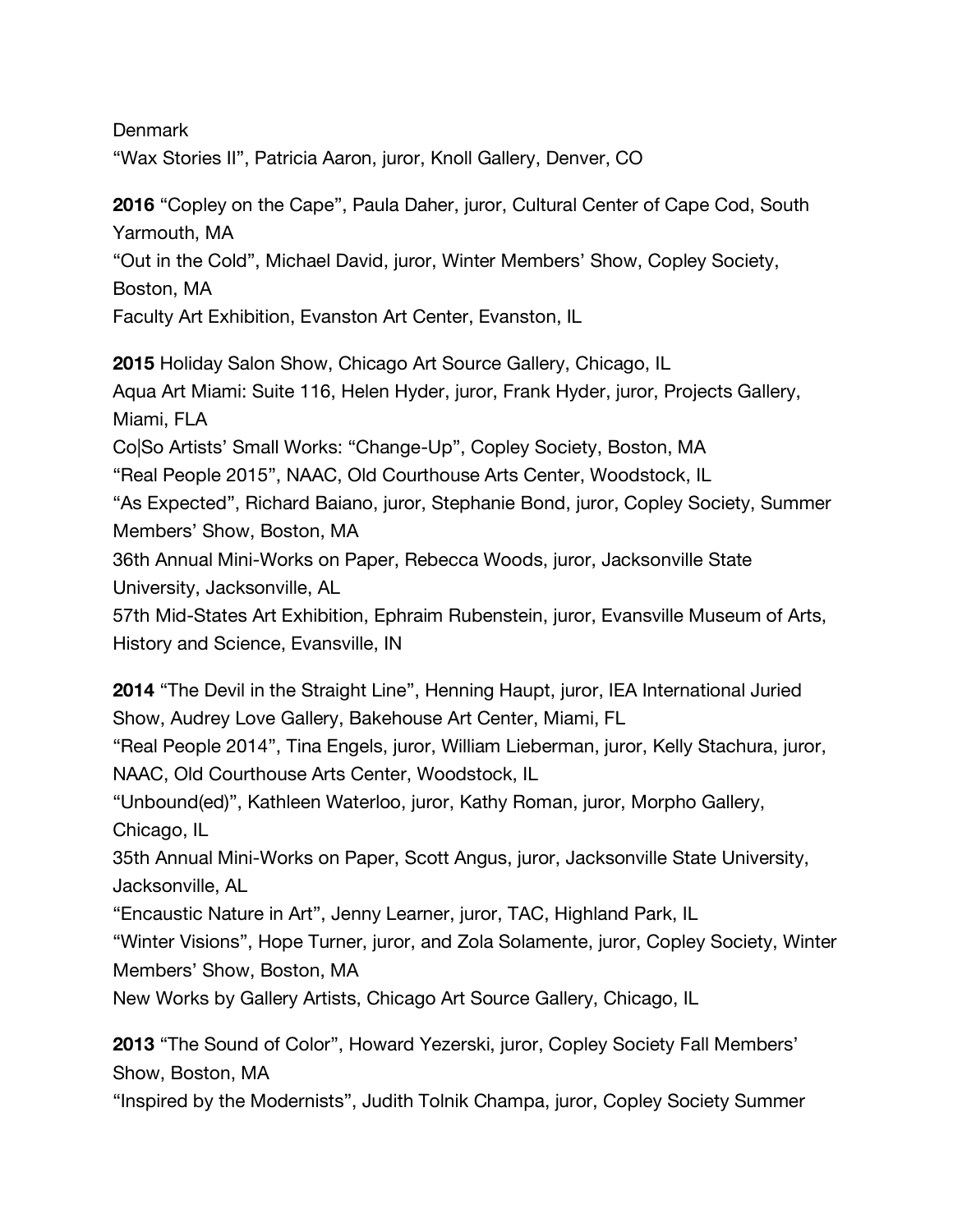Members' Show, Boston, MA

Co|So Artists' Small Works: "Coalesce", Boston, MA

"Community of Artists", Katherine French, juror, Danforth Museum, Framingham, MA 34th Annual Mini-Works on Paper, Mary Ann Sampson, juror, Jacksonville State University, AL

36th Harper College National Art Exhibition featuring Small Works, Staci Boris, juror, Palatine, IL

"Elemental", Kaveh Mojtabai, juror, Copley Society Winter Members' Show, Boston, MA

**2012** "Distant Shores", Russ Kramer, juror, Copley Society Marine Show, Boston, MA Marblehead Festival of Arts, Mixed Media exhibit, Marblehead, MA

"From the Garden", Gallery Della-Piana, Wenham, MA

"Zero to Ninety: the MAA Open", Rob Roy, juror, Marblehead Arts Association, New England Juried Exhibit, Marblehead, MA

"Impressions", David Brown, juror, and Miriam Stewart, juror, Copley Society Winter Member's Show, Boston, MA

"On or Of Paper", Stacy Thomas-Vickory, juror, Lynn Arts, Lynn, MA

New Member's Show, Copley Society of Art, Boston, MA

**2011** "Just Add Water", Jane Winchell, museum curator, PEM Compliment Show, Salem, MA

New England Watercolor Society, Nava Grunfeld, juror, Westfield State Gallery, Westfield, MA

Marblehead Festival of Arts, Painting exhibit, Marblehead, MA

Marblehead Festival of Arts, Mixed Media exhibit, Marblehead, MA

Northeast Prize Show, Theodore Stebbins, juror, Cambridge Art Association,

Cambridge, MA

"Capturing Time", Ron DiRito, juror, Lynn Arts, Lynn, MA

**2010** Member's Prize Show, Arthur Dion, juror, Cambridge Art Assoc, Cambridge, MA. "3rd Dimension", Wyona Lynch-McWhite, juror, Cambridge Art Assoc, Cambridge, MA "Mixed Media 2010", Joanne Mattera, juror, Lynn Arts, Lynn, MA

**2009** "Regional Show", Marblehead Arts Association, Marblehead, MA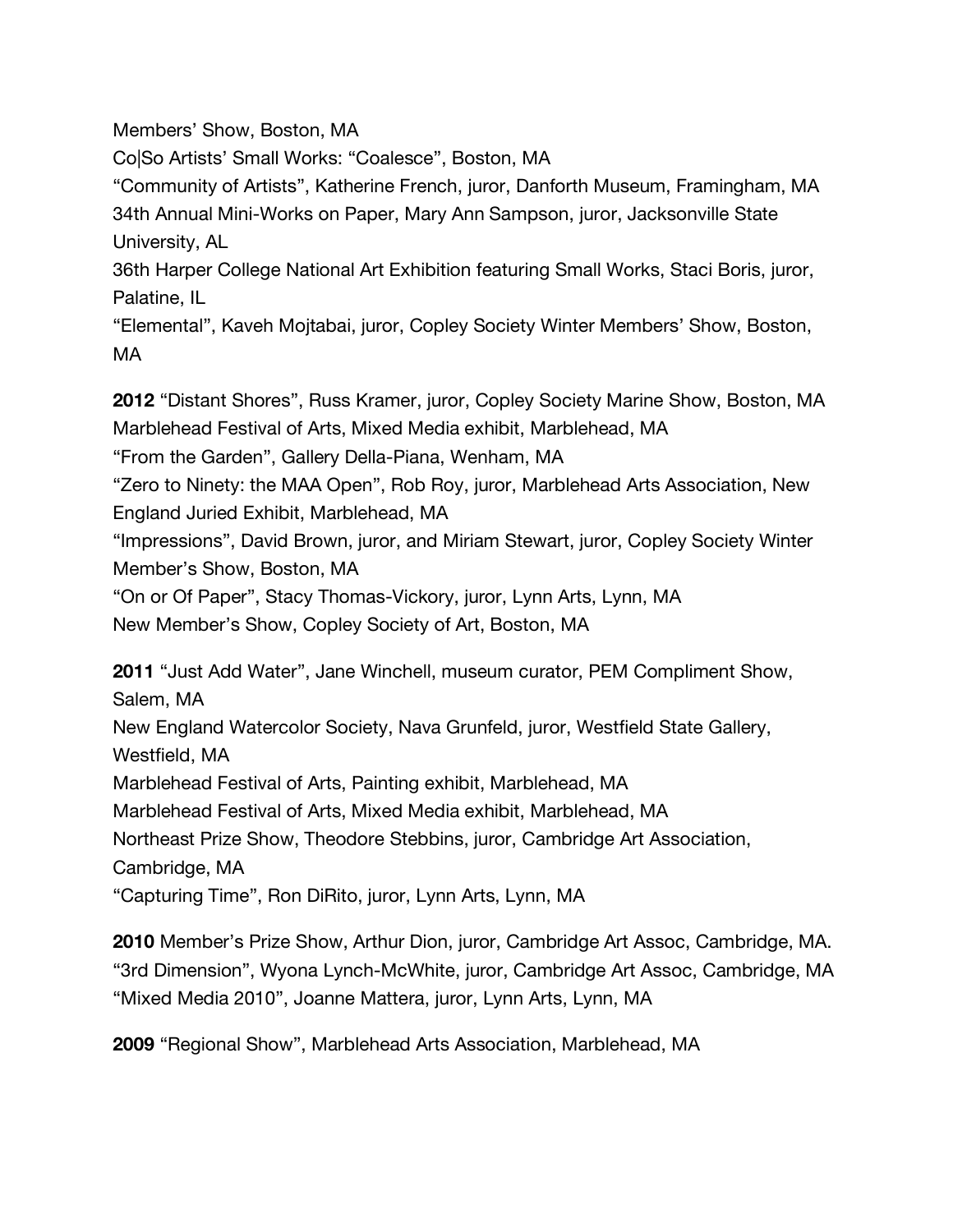**2008** Northeast Prize Show, Nicholas Baume, juror, Cambridge Art Assoc, Cambridge, MA

"Toward the Light", Alpers Fine Art Gallery, Andover, MA

**2007** "COOL", Sara Miller, juror, Cambridge Art Assoc, Cambridge, MA

**2006** "Illuminations" at Mass General Hospital Cancer Center, Boston, MA

**2005** 29th International Exhibition, Northeast Watercolor Society, Kent, CT "The Big Show", Marblehead Arts Association, Marblehead, MA "Juried Watercolor 2005", Smithtown Township Arts, St. James, NY

**2004** "Works on Paper 2004", Andrew Witkin, juror, Cambridge Art Assoc, Cambridge, MA

"Autumn In America", Franklin W. Robinson, juror, SOAG, Ithaca, NY

### **Art Festival Exhibitions**

2015 - *current* Wells Street Art Festival, Chicago, IL.

2015 - 2021 Amdur Productions Art Festivals, seasonal outdoor festivals, Chicago & surrounding suburbs, IL

2019 One of a Kind Holiday Show, Merchandise Mart, Chicago, IL

2014 - 2019 Art in the Village, Fine Art Fairs, Hubbard Woods, IL

2005 - 2012 Paradise City Fine Art Festival*, semi-annual,* Northampton, MA

2005 - 2006 Artisans' Marketplace, Marblehead Festival of Arts, Marblehead, MA

### **Publications and Features**

2020 Featured Artist, "Art in the Time of Covid-19", Artscope Magazine, May/June issue

2017 Featured artist, Studio Visit Magazine, volume 38, Summer issue, Diane Gaston, juror

"Buddha, paintings and meditations", artist/author, KDP self-publishing (Amazon)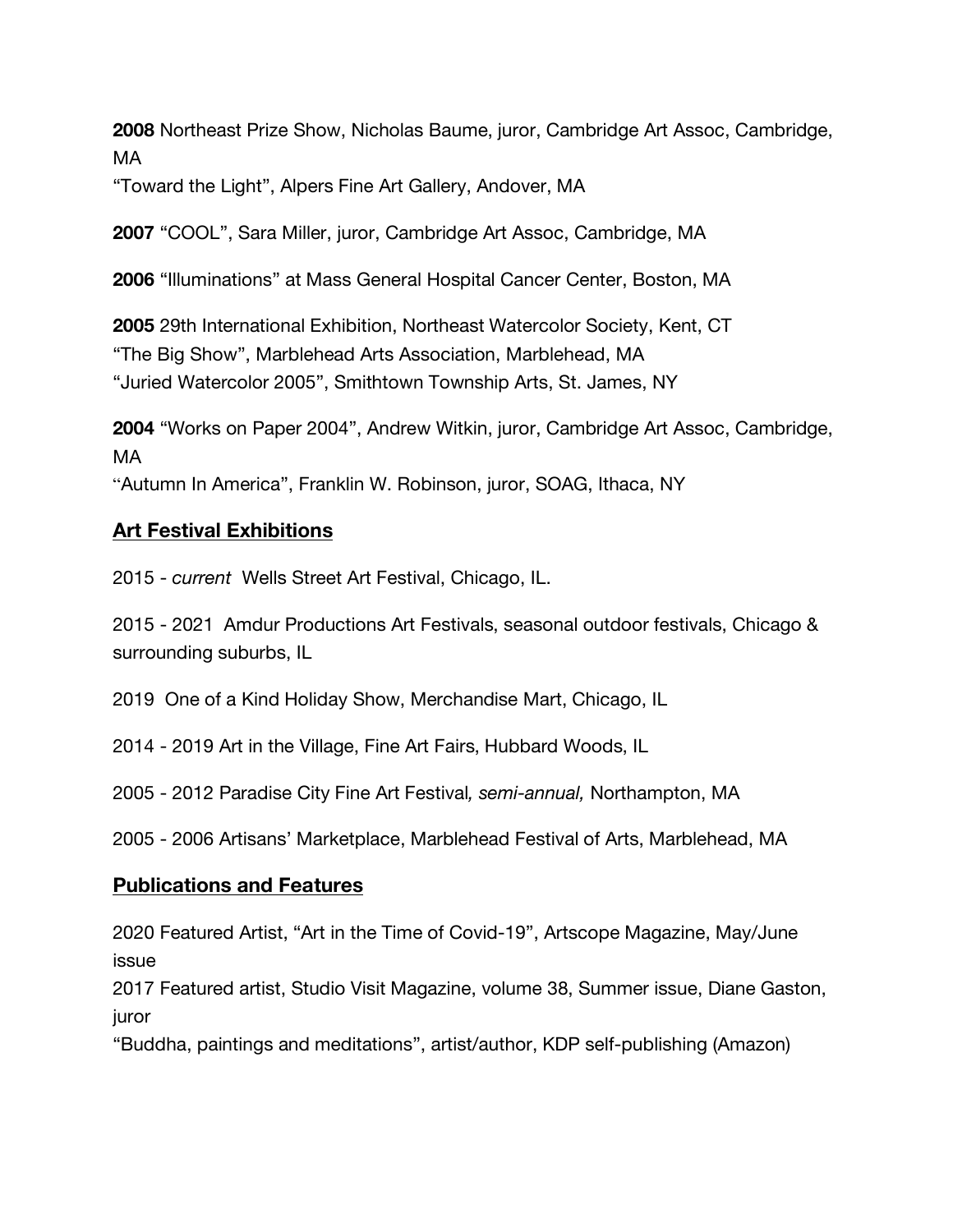2016 "A Year of the Full Moon", artist/author, self-publishing (Apple) Featured artist, 3rd edition (e-book) Embracing Encaustic, Linda Robertson, author & editor

2014 Featured artist, The Hand Magazine, Issue 5, Adam Finkelston, editor

2013 Featured painting, summer issue of Watercolor Artist Magazine

2011 Featured painting, Dick Blick Holiday Catalog

2007 Featured painting, annual calendar at Mass General Hospital

#### **Teaching Experience**

2014 - *current* North Shore Art League, Winnetka, IL

2015 - 2022 Evanston Art Center, Evanston, IL

2006 - 2013 Montserrat College of Art, Beverly, MA

### **Professional Presentations**

2018 Artist Talk, "Painting with the Encaustic Medium", Arts of Life, North Shore Studio artists, Glenview, IL

2016 Central Street Art Walk, Encaustic Demonstration at the Spice House in conjunction with the Evanston Art Center, Evanston, IL

2012 Encaustic demonstration, Copley Society of Art, Boston, MA "Successful Self - Promotion", Guest Speaker, Salem State University, Salem, MA.

2011 Encaustic demonstration, Lynn Arts, Lynn, MA

2010 Encaustic demonstration, Swampscott Arts Assoc., Swampscott, MA

2009 Community Outreach, Montserrat College at Turtle Creek, Beverly, MA A.T.C. Workshop host for Lynn Arts, Lynn, MA "How to rise above the stereotype 'starving artist'", Guest Speaker, Montserrat College of Art, Beverly, MA

2006 Watercolor demonstration, Everett Art Association, Everett, MA

2005 Guest Speaker, Charter School, Marblehead, MA Guest Speaker, Explorers Adult Education Class, Salem State University, Salem, MA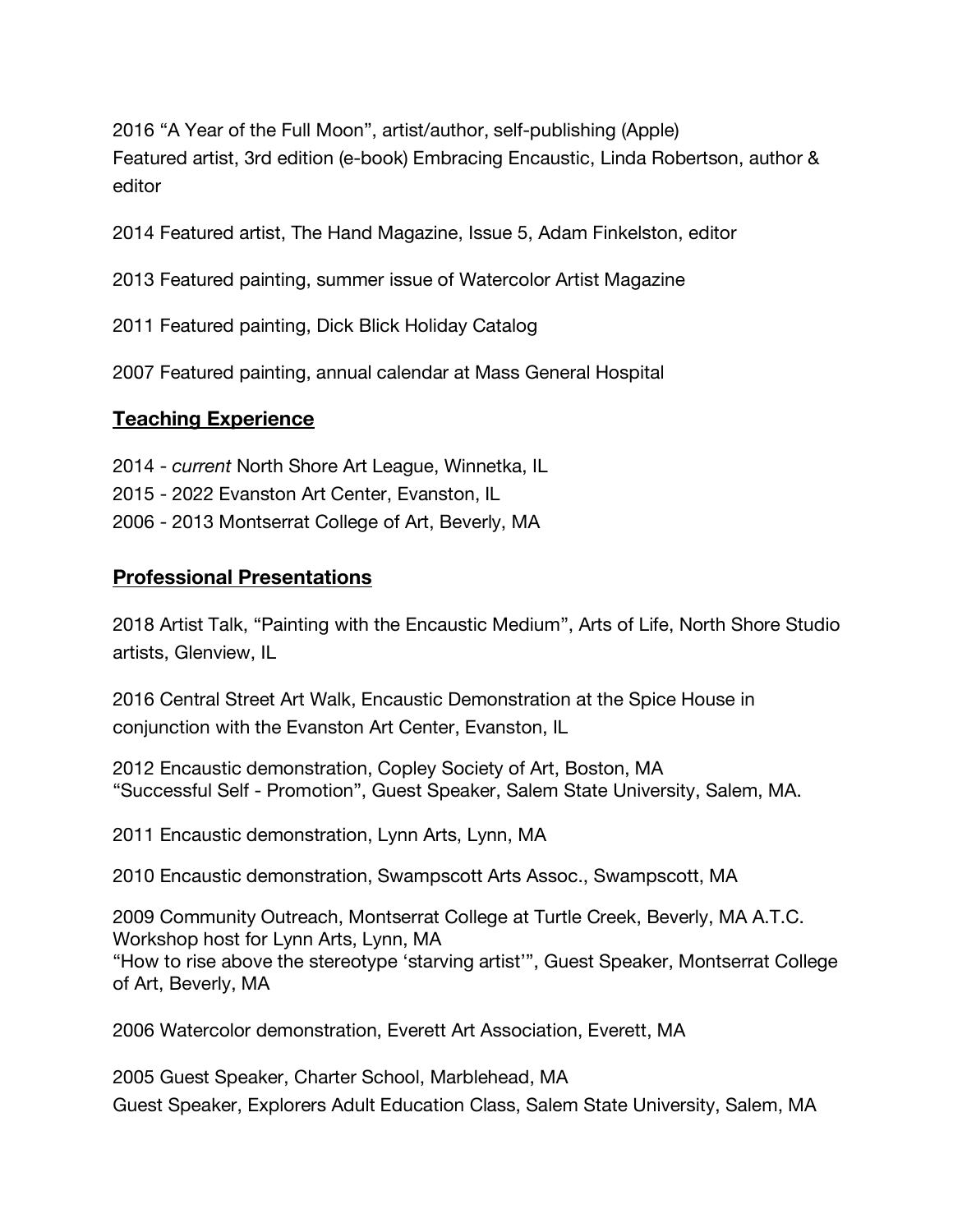## **Curatorial Exhibitions**

2020 "Melting", North Shore Art League, Winnetka, IL

2018 "Waxing Poetic", North Shore Art League, Winnetka, IL "Studio Exhibition", Evanston Art Center, Evanston, IL

2017 "Studio Exhibition", Evanston Art Center, Evanston, IL "Encaustic Encounters", North Shore Art League, Winnetka, IL

2016 "Encaustic", student show, North Shore Art League, Winnetka, IL "Encaustic at EAC", student show, Evanston Art Center, Evanston, IL

2009 "One River, Five Streams", The Gallery at Grosvenor Park, Salem, MA

### **Reviews and Press**

2016 Dana Marks, "Miniature Moments Press Release", https://robinsamiljan.com/miniature-moments/

Jennifer Hepp, "Evanston artist featured in prestigious Boston gallery", https://robinsamiljan.com/the-daily-northwestern/

2014 Julia Ris, "Featured Artist", FUSEDChicago website, https://robinsamiljan.com/fused-chicago-midwest-encaustic-artists/

2012 Charlene Peters, "All of her beeswax", Marblehead Reporter and wickedlocal.com, https://robinsamiljan.com/all-of-her-beeswax/

2011 Deahn Berrini Leblang, "Pretty as a Picture", Swampscott Patch, http://swampscott.patch.com/articles/pretty-as-a-picture#photo-5943270

2007 Wendy Snow-Lang, "A Zen Garden of Delights", Salem Gazette, https://robinsamiljan.com/zen-garden-delights/

Nancy Fromson, "Landscape to Lotus", Jewish Journal, https://robinsamiljan.com/639-  $2/$ 

2004 William Henderson, "Full Moon Fever", Swampscott Reporter, https://robinsamiljan.com/full-moon-fever/